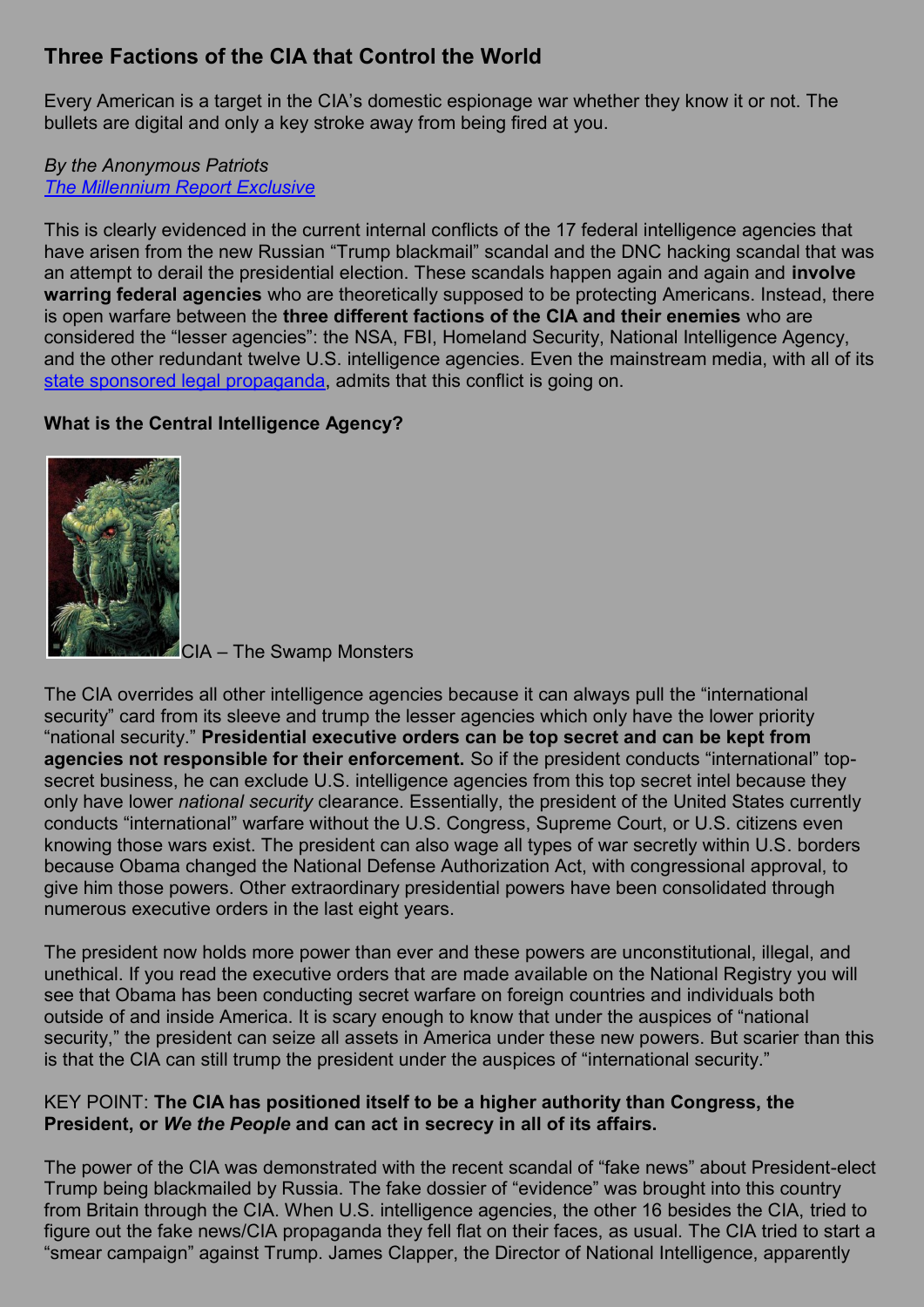couldn't see through the ruse and agreed with the CIA's assessment. So a citizen is lead to the conclusion that either all of our intelligence agencies are lacking in capacity and intelligence capabilities OR they are kowtowing to Clapper and/or the CIA.

When Reagan started the position of Director of National Intelligence (DNI) with executive order 12333 in 1981, it was essentially an overthrow of the existing National Security Agency (NSA) which had always been a military organization run by a high-ranking officer. The DNI's principle job is defined **as overseeing the CIA** and by doing so, the DNI is actually the head of all other intelligence agencies. But note, the DNI only "oversees" the CIA, it does not "control" the CIA.

#### **Who is James Clapper?**

There are 1,271 government organizations and 1,931 private companies working for the federal government on issues of domestic and international intelligence in 10,000 locations with over 854,000 people holding top-secret clearances. **Private "vendors" constitute 29% of the U.S. intelligence workforce** and account for 49% of the overall intelligence community budget. The current DNI is James Clapper who lied under oath to Congress when he gave false testimony that the NSA does not collect any type of data on Americans. **Clapper was the former chief operating officer for the British military intelligence company Detica, and also worked at the same time for two other private intelligence agencies, SRA and Booz Allen Hamilton**.

Clapper currently controls an annual budget of around \$75 billion and was a former British private spy but could not figure out that the recent fake news propaganda against Trump was complete garbage. Yes, fellow patriots, you read this correctly. A man who is in charge of a \$75 billion a year intelligence budget with a professional spy background couldn't see through the CIA's attempt to smear Trump's integrity. But *We the People* armed with our **independent truth media** saw through it in a New York minute.

**Key Point:** In a country governed by the rule of law, which ours is not apparently, this type of smearing is **called defamation of character and is illegal**.

**Clapper has the following agencies under his control**: [Central Intelligence Agency,](https://www.dni.gov/index.php/intelligence-community/members-of-the-ic#cia) [National](https://www.dni.gov/index.php/intelligence-community/members-of-the-ic#nsa)  [Security Agency,](https://www.dni.gov/index.php/intelligence-community/members-of-the-ic#nsa) [Department of Homeland Security,](https://www.dni.gov/index.php/intelligence-community/members-of-the-ic#dhs) [Federal Bureau of Investigation,](https://www.dni.gov/index.php/intelligence-community/members-of-the-ic#fbi) [Department of](https://www.dni.gov/index.php/intelligence-community/members-of-the-ic#dos)  [State,](https://www.dni.gov/index.php/intelligence-community/members-of-the-ic#dos) [Department of the Treasury,](https://www.dni.gov/index.php/intelligence-community/members-of-the-ic#dot) [Defense Intelligence Agency,](https://www.dni.gov/index.php/intelligence-community/members-of-the-ic#dia) [Air Force Intelligence,](https://www.dni.gov/index.php/intelligence-community/members-of-the-ic#usaf) [Army](https://www.dni.gov/index.php/intelligence-community/members-of-the-ic#usa)  [Intelligence,](https://www.dni.gov/index.php/intelligence-community/members-of-the-ic#usa) [Marine Corps Intelligence,](https://www.dni.gov/index.php/intelligence-community/members-of-the-ic#usmc) [Navy Intelligence,](https://www.dni.gov/index.php/intelligence-community/members-of-the-ic#usn) [Coast Guard Intelligence,](https://www.dni.gov/index.php/intelligence-community/members-of-the-ic#uscg) [Department of](https://www.dni.gov/index.php/intelligence-community/members-of-the-ic#doe)  [Energy,](https://www.dni.gov/index.php/intelligence-community/members-of-the-ic#doe) [National Reconnaissance Office,](https://www.dni.gov/index.php/intelligence-community/members-of-the-ic#nro) [Drug Enforcement Administration,](https://www.dni.gov/index.php/intelligence-community/members-of-the-ic#doj) and the [National](https://www.dni.gov/index.php/intelligence-community/members-of-the-ic#nga)  [Geospatial-Intelligence Agency.](https://www.dni.gov/index.php/intelligence-community/members-of-the-ic#nga) He ordered the Office of the Director of National Intelligence to place all the collected intelligence from these 17 agencies under his control. And remember that the CIA has the all-powerful "international security" clearance which gives Clapper a higher security position that any of the other agencies listed or our elected officials.

**Ultimately, James A. Clapper (known liar and globalist) controls all intelligence in America YET has demonstrated himself to be an enemy of America.** After gaining the highest security clearances in America, Clapper then worked for GeoEye, was on the board of three government contractors, worked for Detica (British military intelligence), BAE Systems, SRA International and Booz Allen Hamilton.

From the outside it looks like Clapper works for himself out of a drive for power, control and money. He demonstrated his true nature when he left the services of America and worked for British and international private spy agencies, **spying on America and using his security clearances as weapons against America.** This is clearly demonstrated by his non-stop consolidation of power in the position of Director of National Intelligence. **At this point, the president acts upon "intelligence" delivered by one man, James Clapper**. When the intelligence is false, as it has been since Clapper was appointment by Obama, America can more easily be sold out to transnational, international, and globalist interests.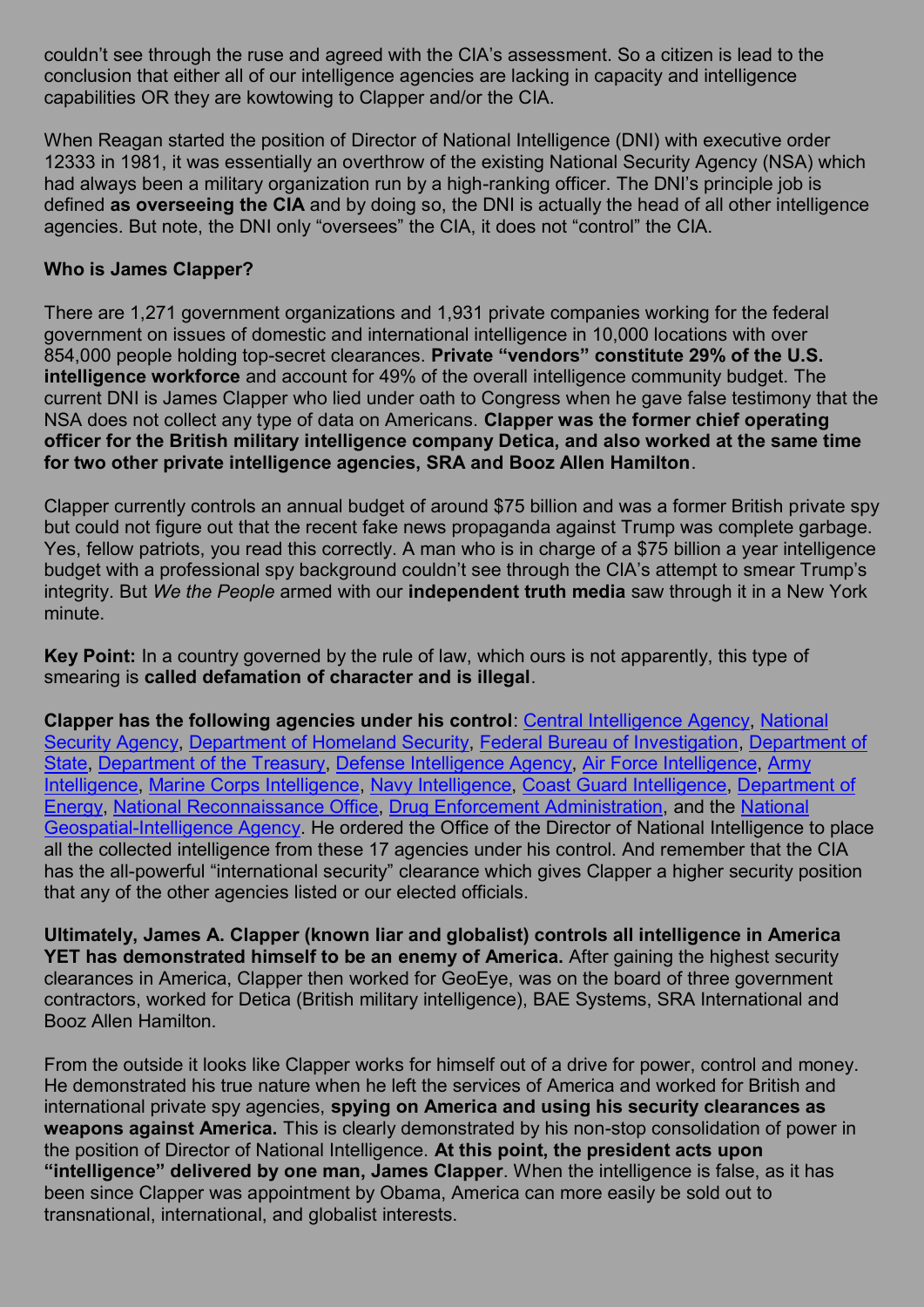Our research indicates that James Clapper usually hires outside intelligence agencies to conduct the most sensitive cases involving cyberwarfare. That is why Hillary Clinton and the Democratic National Committee hired the most commonly used cyber warlord Dmitri Alperovitch and this company CrowdStrike to investigate the breach of security and hacking on the DNC server. Even though this was definitively a national security issue, Clapper and his gang of 17 intelligence agencies have yet to start an investigation. Clapper simply "believed" and publicly endorsed, through Hillary's false claims during the presidential debates, the ridiculous claims of Dmitri though no evidence has yet to come forward. **Dmitri recently had two interviews on national news where he said repeatedly there was no evidence of Russian hacking the DNC** and that the claims of Putin's involvement was his own idea, again backed by no evidence.

See our article [Russian Hackers Found](http://themillenniumreport.com/2017/01/dnc-russian-hackers-found) for more information on Alperovitch and CrowdStrike.

It is crystal clear that James Clapper has allowed the number one intelligence vendor for cyberwarfare, CrowdStrike, to dominate governmental and corporate cyber breaches. To date, Dmitri and CrowdStrike have had many contracts to find and end cyber-attacks and have not successfully prosecuted a single hacker nor been able to secure any governmental system from attacks. It is also quite odd that Dmitri's father, Michael Alperovitch, is the number one encryption code expert in America and has essentially created and controls the codes for most military information systems as well as many prominent corporate systems. Clapper didn't seem to care that Dmitri was a criminal hacker arrested by the FBI and turned into their top cyber hacker against Russian gangsters stealing American's identities through online scams. Michael Alperovitch was supposedly a Russian nuclear physicist who magically became a U.S. citizen that was hired by the biggest data systems in America to write and maintain encryption codes. Essentially, just as complete control of the 17 intelligence agencies is control by Clapper, the encryption codes of America are controlled by one Russian— Michael Alperovitch.

#### Key Point: **If James Clapper and Michael Alperovitch defected, the entire American intelligence community could collapse.**

Centralization of power in just a few people usually goes wrong and in this case it has gone very wrong. Clapper is not interested in accurate intelligence; he is simply a propaganda machine like the Nazi Bureau of Information. Clapper wants us to believe anything he says without any proof simply based upon the fact that "17 intelligence agencies" all agree with him. Essentially, any determination of James Clapper speaks for the other "16 intelligence agencies," even if there is no evidence or whether any other agency was asked their opinion.

### **War of the NSA versus the CIA**

The domestic battle for America is highlighted in Obama's recent executive order allowing the NSA's complete surveillance of America and the world to be shared with the other 16 intelligence agencies before the NSA scrubs the stolen transmissions.

**How did this happen?** Clapper was manipulated by the CIA's leaks from Snowden, proving his testimony before Congress concerning NSA surveillance to be false. The CIA was compromised by the NSA leak, and the CIA's main international offices in Geneva were found to be tied to Swiss banking scandals and CIA illegal activities. The CIA did not realize that every Cisco router and server had a back-door for NSA spying. The CIA was furious because their European headquarters was super-secret and the CIA believed it was un-hackable. **The CIA demanded that the NSA stop spying on their criminal activities which included gold fixing and gold market manipulation with Swiss bankers.** The NSA's surveillance brought numerous Swiss bankers to justice and they were not willing to stop spying on the CIA because that information connected them to the work of many criminals that they were in league with.

**In retaliation against the NSA, the CIA chose Edward Snowden, who was working for the CIA through Booz Allen Hamilton, to release stolen NSA documents that proved the NSA was illegally spying on Americans through computers, phones, and many other electronic devices.**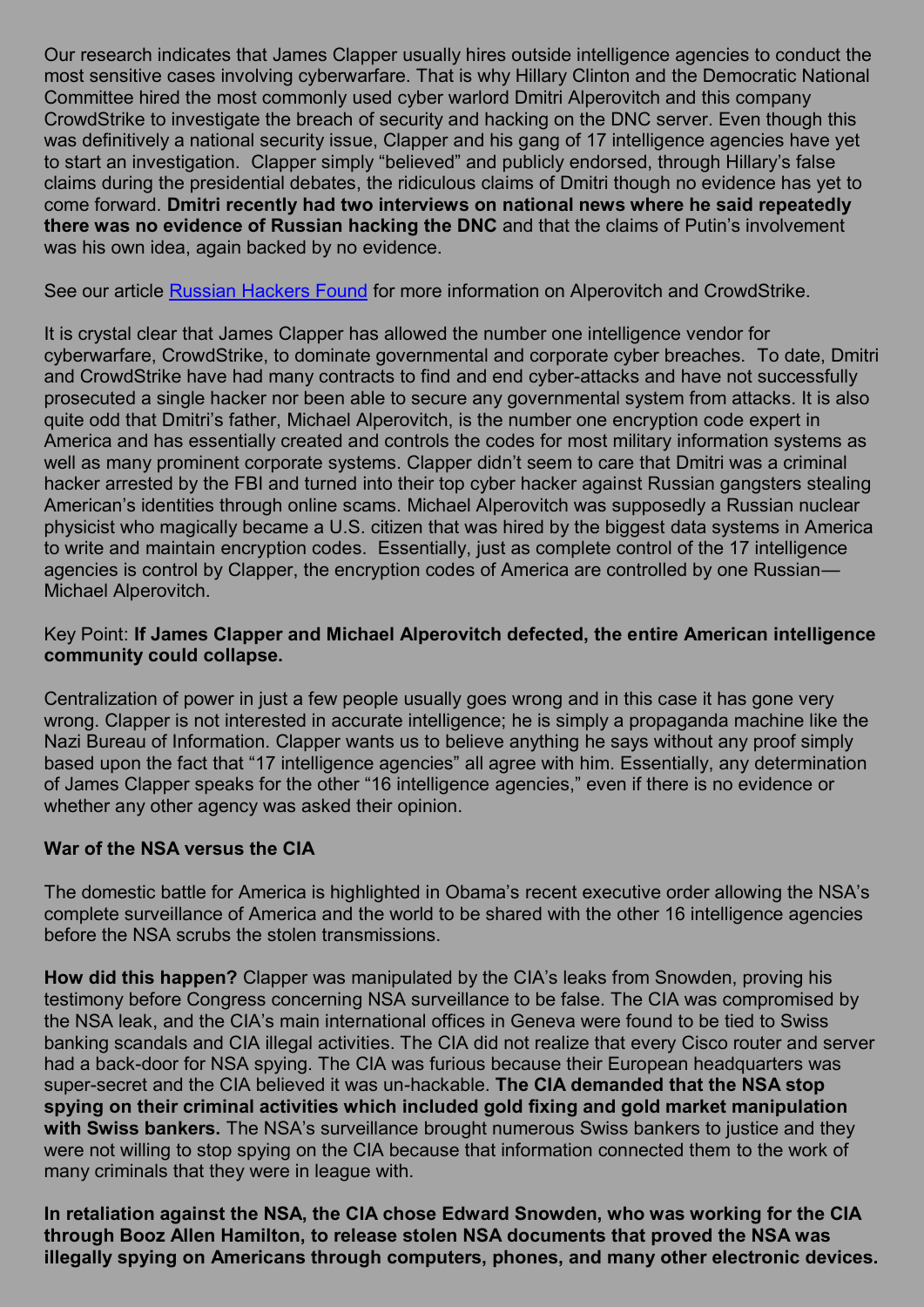Snowden didn't work for the NSA and did not have access to NSA files though he released a huge amount of data that confirmed the NSA's surveillance. Michael Alperovitch's CIA handlers ordered Snowden to turn over the NSA's PKI encryption codes so that the CIA could enter the NSA's system and steal the files needed to prove the NSA's illegal surveillance. Snowden did not personally have access to those codes nor the information in the NSA system as part of his job.

The CIA was not concerned about the NSA's reputation and just wanted to stop the NSA from spying on them because the NSA had uncovered the nature of the **three factions in the CIA that work against each other, an internal war of sorts**. Clapper was called to the Congress and under oath swore that the NSA did not spy on Americans in any fashion. He periured himself repeatedly with the lie that no surveillance was going on at all on any American. This was, of course, found to be false and that, in fact, the **NSA spies on every American and even has a file for every person in America extracted principally from the Internet, Google, Facebook (all social media), every PC, phones, and bank accounts among other sources**. Snowden's "leaks" have become the bane of the NSA who now has to admit they certainly do spy on Americans because **Obama expanded the NDAA to include Americans as warfare combatants.**

The battle between the CIA and the NSA became public again when the CIA set up a sting that uncovered that Cisco Systems, a DARPA company, has built-in back doors on all their routers so that the NSA can spy undetected. The main stream media was even given videos of Cisco employees installing the backdoors in routers. The CIA found out about the back doors and made the information public to stop the NSA's hacking of the CIA systems. Cisco Systems essentially controlled 100% of Internet traffic up until 1998 with a monopoly that was created as a DARPA project to weaponize the Internet as the ultimate intelligence collection tool. When the CIA released these videos, Obama distanced himself from Cisco publicly and would not come to their aid because the evidence was overwhelming. Cisco lost \$50 billion over the scandal and a good deal of confidence of the public but was not prosecuted.

**It was because of this battle between the CIA and the NSA and other intelligence agencies that lead to Obama's recent executive order making available all the data from NSA spying to the other 16 intelligence agencies**. Now, the CIA will know exactly what the NSA is collecting and then do better at hiding their own information systems and the criminal activity that is conducted on those systems. No longer can the NSA hide information from the Director of National Intelligence (James Clapper) and the CIA. Of course, this action would mean little if these agencies were not conducting illegal activities and were actually working for the American people and the Constitution of the United States of America. But we must remember that the CIA is in charge of international security which trumps the NSA's national security.

# **Three Factions of the CIA**

It is easy to see the war between the 17 U.S. intelligence agencies raging in the news. But there is a great deal of confusion about actions that the intelligence agencies conduct that indicate that the war is much bigger and more complicated that most imagine. It is impossible to understand intelligence wars between these different agencies until the factions of the CIA are clearly pictured. The three factions of the CIA create most of the wars and the chaos surrounding them.

Anything "international" is the CIA's concern, including currency wars, market wars, banking wars, cyber wars, and the wars on drugs and terrorism. Since Obama's rewritten **NDAA allows the military to target American citizens as domestic terrorists and enemy combatants, there are no limits for the CIA at this point**. Everyone is considered a terrorist until proven innocent according to the Patriot Act. The CIA can label anyone, or any agency or company as an "international security" threat, even without evidence. This came about because the CIA split into three factions that act as double and triple agents, spying on everyone for profit as intelligence mercenaries. **America is surrounded by CIA control and the Washington D. C. is besieged with CIA swamp monsters.**

See our article on the [NDAA as Legal Propaganda Against U.S. Citizens.](http://stateofthenation2012.com/?p=29475)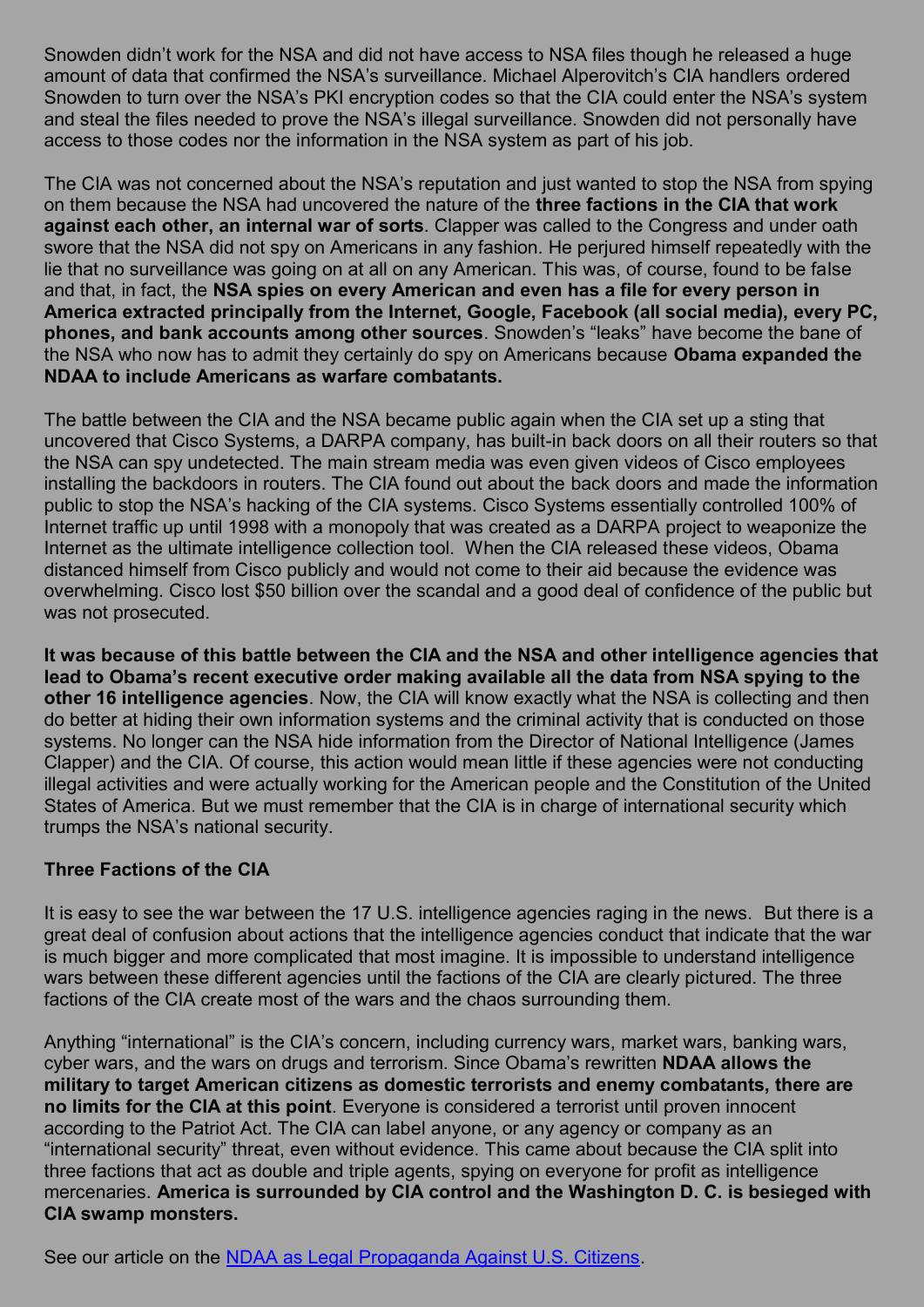We need to tell the story of the three factions of the CIA to understand why chaotic dynamics led American politicians by the nose to such embarrassing stupidity as the NDI's report that 17 intelligence agencies had irrefutable proof that Iraq had "weapons of mass destruction." **This false flag intelligence, which arose originally as a report from the CIA, caused the horrible deaths of untold numbers and cost the U.S. taxpayer more than \$3 trillion dollars to date.** The CIA produced the secret intelligence but never came forward and admitted their part in these crimes against humanity. The CIA usually uses false flag events to start wars and cause conflicts with other countries. The CIA uses false flags in America as legal propaganda to create narratives that control American perception management which is laced with subliminal control messaging that is tantamount to brainwashing.

# **Faction #1: The Original CIA, aka, Gold-backed CIA**

The original CIA started many years ago when the OSS, the original CIA, stole the gold and assets of the countries involved in WWII. The gold of Germany and Japan that had been amassed and stolen from many other countries during the war ended up in the hands of the CIA and couldn't be openly admitted. The CIA was not about to give back the largest pile of gold ever amassed. This gold was outside of the U.S. and was being held in the Philippines and Switzerland. If it would have been brought back into America and added to the U.S. Treasury, it could have destabilized the dollar and world currencies.

American politicians could not admit that they knew about this stolen loot so they let the CIA handle it. Over the years, numerous CIA banks, corporations, dummy companies, offshore accounts, and secret vaults were created to hold and launder this gold (and assets) into semi-legitimate operations. **The CIA called these operations "The Company" and eventually the Company developed over 3,000 holdings**. Some of these banks and corporations are among the largest in the world. The CIA "Company" became larger and more powerful than major countries. The operation was run on a strict "need to know" basis so that government officials always had "culpable deniability." These operations became independent and after a while **no one person was fully aware of all that the Gold-backed CIA (GB-CIA) was doing around the world**.

The gold backed or GB-CIA was supposed to operate outside of the U.S. to protect American interests but national markets of currency, bonds, and stocks all have an "international" impact, which was the domain of the GB-CIA. Accordingly, the GB-CIA infiltrated the U.S. Treasury and the Economic Stabilization Fund (ESF) which creates U.S. economic policy. The ESF has the ability to manipulate currency, bonds, and stock markets in America. The ESF is the organization that tells the Federal Reserve System what to do. The ESF can order the Treasury to print trillions of dollars (which they recently did) and tell the Federal Reserve what to do with the money. The ESF is one of the GB-CIA's best tools for controlling U.S. national markets that subsequently effect international markets. The GB-CIA essentially controls U.S. economy under the auspices of "international security."

The GB-CIA is greedy and is never satisfied with what they have so they foment wars throughout the world to help establish central banking systems in all countries and to always be ready to strip assets and steal whatever they can. Imagine thousands of ruthless operations run by people who do not mind killing anyone who stands in their way. Think of all of the top bankers, brokers, and insiders around the Bush and Clinton families who have been shot, suicided, or had mysterious heart attacks or other unexplained deaths. There have been hundreds of these deaths that demonstrate the seriousness of GB-CIA operations. Once a person is made aware (complicit) of the evil criminal activities of the Company, **participants are co-opted for life** and must comply or meet their fate. Of course they are provided with everything they desire from the almost limitless resources of the GB-CIA. Even the most horrible and sick desires of these operatives are provided to appease the fact that operatives do not ever get to leave the Company and deep files of blackmail materials are maintained that can be used to assure silence and cooperation.

**The GB-CIA set up the worst forms of sexual depravities, pedophilia, and sacrificial rituals to provide opportunities to gain compromising video footage of operatives and the politicians**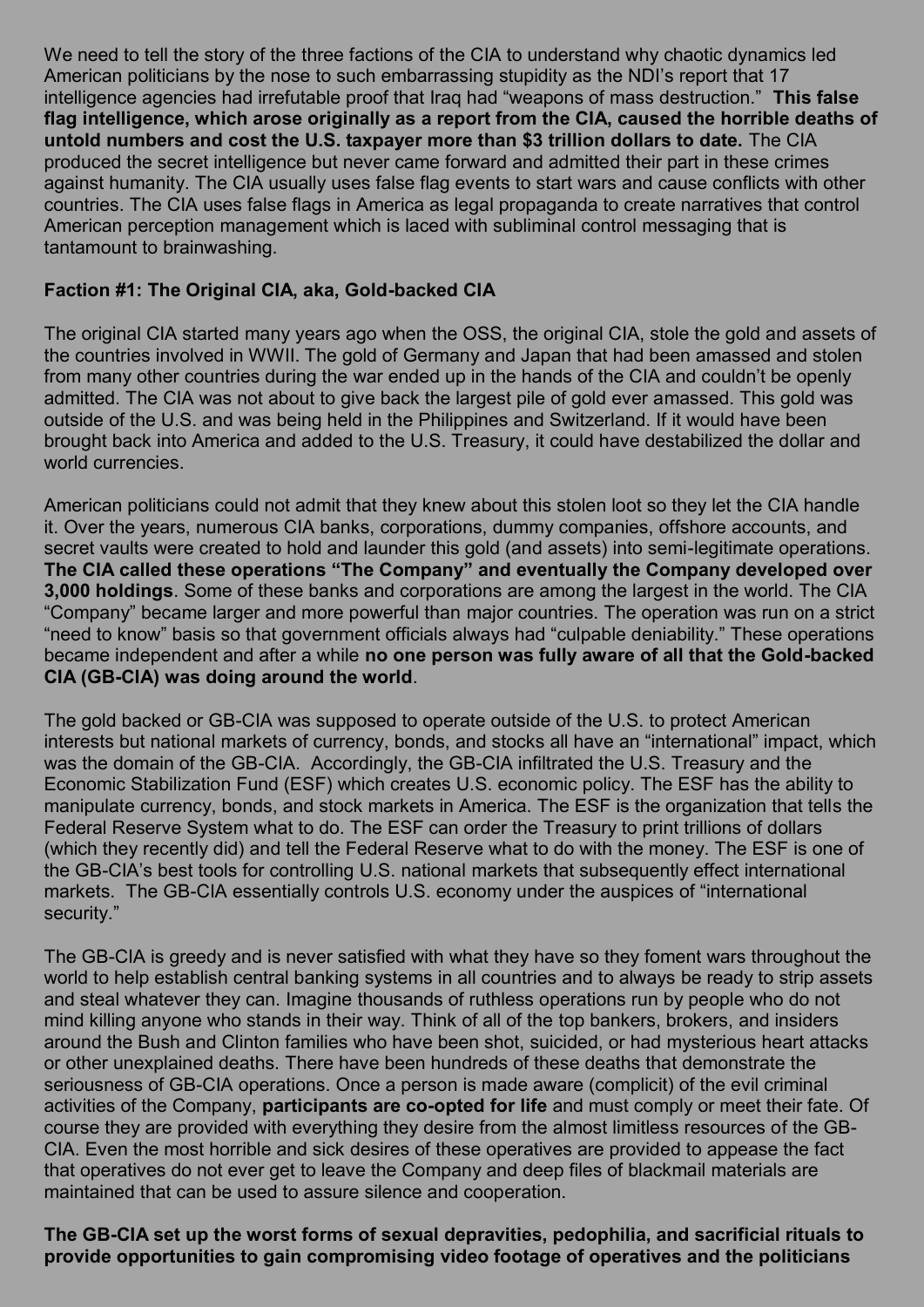**they pulled into these sick and twisted activities.** The GB-CIA created group after group that aimed to co-opt any person in power so that they could control all aspects of government and business to protect their interests and hidden strategies. The **GB-CIA created many of the largest global pedophile rings online**, which was recently admitted in the news by the CIA. It also created the largest human sex trafficking market using U.S. charities that place refugees in America as one of their many sources. The drug trafficking of the GB-CIA is very well known from the Iran-Contra scandal to the protected fields of poppies in Afghanistan. **Drugs, sex, money, power, control and evil are the currencies of the GB-CIA that "buy" their operatives for life.**

### **Faction #2: The Bush CIA**

These practices were made legal when George Bush Sr. was vice president, about the same time that all 16 intelligence agencies came under the control of one person, the Director of National Intelligence. Remember that it was **Bush Sr., prior head of the CIA**, who was actually calling the shots under Reagan from his second year in office when Reagan allowed Bush Sr. to become the head of U.S. foreign policy. This was an unprecedented event and gave Bush Sr. the go ahead to use CIA methods to "bring down Russia," which he effectively accomplished.

**During the "reign" of George Bush Sr., Russia's currency was attacked and destabilized by Leo Wanta and George Soros using fake U.S. Treasury bonds and currency from the U.S. Treasury**. Bush Sr.'s brother ran Riggs Bank which created an affiliate, Velment Bank, to launder the money and gold stolen from Russia. Some of the money was laundered through Mitt Romney's company, Bain Capital. Once the USSR collapsed, Bush Sr. and the "Vulcans" (Bush's Neocon strike force) stripped every asset they could from Russia, especially the oil that was in the countries that had split from the USSR. **Bush Sr. and Kissinger made a personal fortune through the work of what would become a rogue faction of the CIA**.

Bush Sr. continued expanding his rogue CIA to include the White House, the Justice Department and the State Department. Any illegal activities of the rogue CIA were then forgiven by federal judges and State Department officials. This faction of the CIA, which we will call the **Bush-CIA, is also called the Bush Criminal Family**. Bush co-opted the Clinton's even before Bill ran for governor of Arkansas. Obama's mother was a CIA operative and Obama has been involved with the CIA since birth. **Obama is completely a creation of the CIA.** *The problem with Obama is that he is involved with all three factions of the CIA and doesn't know which way he is going.* Thus, his chaotic policies attempted to please the original CIA and the Bush/Clinton criminal family.

Pizzagate recently brought forward the fact that John Podesta and his brother are not only the most powerful lobbyists in Washington but that they are also at the top of pedophilia in the U.S. government, and have been since the Reagan administration. Bush Sr. actually ran the Reagan administration and pedophilia was commonplace in the White House and throughout the Washington elite. It was so commonplace that the ethics of congressmen went straight to hell because the White House itself was so openly involved in sex crimes at the highest levels. Numerous scandals rocked the White House and even reached the main stream media.

No one was able to stop Bush Sr. from doing what he wanted because he controlled the CIA since the time that he led the CIA team that assassinated John Kennedy. Bush Sr. tried to assassinate Reagan but failed in the attempt. Eventually, the White House, the Justice Department, and the State Department were accustomed to running these perverse operations of the Bush-CIA and made sure no politician was ever convicted.

### **Tensions Mount When the GB-CIA Finds Out About the Bush-CIA**

George Bush Sr. was a secret CIA operative at the time of John Kennedy assassination. He learned then that the GB-CIA had come to dominate the geopolitical realm internationally and that a convenient assassination or "regime change" could produce whatever desired effect the GB-CIA wanted. Bush Sr. was in charge of foreign policy and took his running orders from the Council on Foreign Relations (CFR) which was filled with ex-CIA and intelligence operatives from government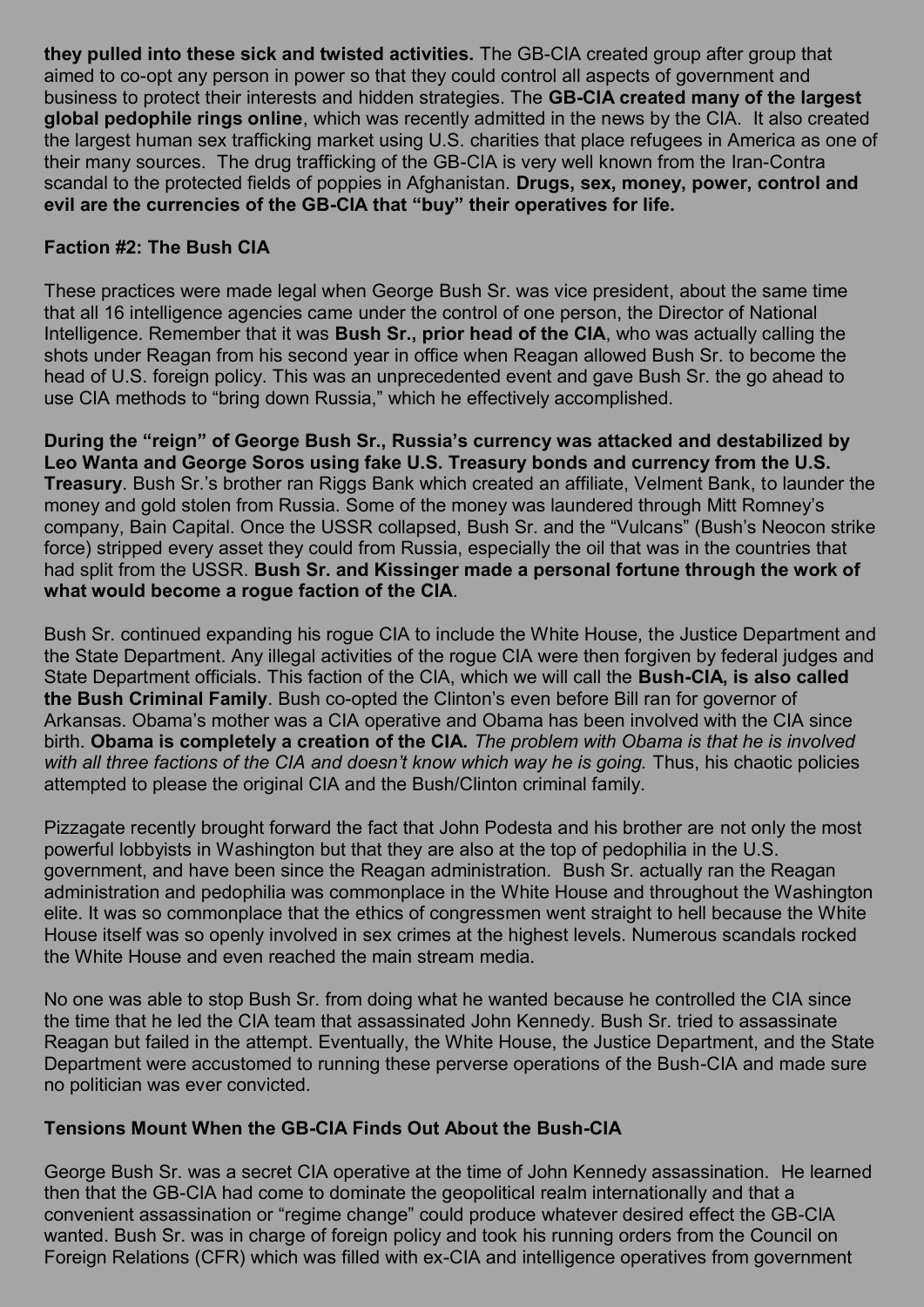and industry. Bush Sr. acted as though he was following the policies of the CFR but may have been secretly envious of the GB-CIA's wealth and power that he quickly became one of the most crooked politicians in American history. Bush Sr. developed blackmail files on everyone and made sure that political appointees were thoroughly indoctrinated and warned that straying from the path was dangerous and even fatal.

Bush Sr. decided that Russia had gold, oil, and assets that could be stolen easily if he set up his own private CIA that would attack sovereign nations for profit. Bush Sr. fully understood the power of the GB-CIA to control U.S. economic interests, and his greed inspired him to create **the Bush-CIA which was linked especially to Saudi Arabian, German, and Israeli intelligence**. Bush Sr. wanted the wealth of the GB-CIA but he knew he could not personally own it, so he struck out on his own to conquer Russia and any other country or corporation that stood in his way.

As the vice president, and later the president, Bush Sr. had to act as if he was a devoted follower of the GB-CIA while creating his own network of private intelligence agencies to help him "privatize." That is why Bush Sr. became "best friends" with the Saudi royal family and eventually came to live the majority of his time in Saudi Arabia in the palaces of the royal family. Bush Sr. knew how to align himself him the world's largest weapons dealers, drug lords, mafias, and corrupt bankers. Bush Sr. was free as the vice president to travel and conduct his business without any scrutiny from any governmental or law enforcement agency.

Eventually, the **GB-CIA became aware of the designs of the Bush-CIA and tension began to mount**. Bush realized he would not be supported by the GB-CIA for a second term so *he groomed his old CIA Iran-Contra buddy Bill Clinton to assume the role as the top political leader of the Bush-CIA*. **As Bush was exiting the White House he became a major leader of the Carlyle Group which owned Cheney's Halliburton and 400 other companies focused on warfare, defense, and security.** Bush Sr. became a billionaire from this one position. He also founded Barrick Gold Corporation which became the number one gold laundering corporation for GB-CIA gold. Bush Sr., Kissinger and the "Vulcans" capitalized on stealing the oil from the countries that exited the USSR.

Bush Sr.'s brother had stolen much of the gold from Russia as George Soros and Leo Wanta (directed by Bush Sr.) collapsed the currency and made trillions. Bush Sr., in a matter of two years, became incredibly wealthy and even more powerful than before. He had some loyal followers in the GB-CIA, but the division between the GB-CIA and the Bush-CIA grew larger over time. The GB-CIA didn't really need Bush Sr.'s wealth, they just needed his corporate and governmental connections. No one in the GB-CIA believed Bill Clinton was actually in charge because they knew he took his marching orders from Bush Sr.

Bill Clinton let his membership in the Bush Criminal family go to his head and he began making big mistakes. The GB-CIA provided Clinton with all of the illicit sex that he could handle until he became deluded and thought he could do anything and suffer no consequences. This led Bill and Hillary to create the most pathetic international money grab, under the auspices of a charity, in American history. Bill and Hillary began to think they were untouchable and this delusion led Hillary to believe she was entitled to be the first woman president – backed up by the Bush-CIA as she and Bill started accumulating their own wealth through the Clinton Foundation.

Bush Jr. followed in the footsteps of his father and did everything his dad told him to do – even though he was not smart enough to understand the orders. Bush Jr. kept the same Neoconservatives and Vulcans in his cabinet as Clinton and Bush Sr. had appointed. **Essentially, the Bush-CIA made the two political parties into one party controlled by the same people**. Voting was a formality because all candidates had to be screened and approved by the two political factions of the CIA.

Key Point: **Bush Jr. and Sr., Bill and Hillary Clinton, and Obama are all the same party** – CIA Globalists pushing for the New World Order which was Bush Sr. greatest dream. Had Bush Sr. had his way, the United Nations would own America under a New World Order and the CIA would run the United Nations.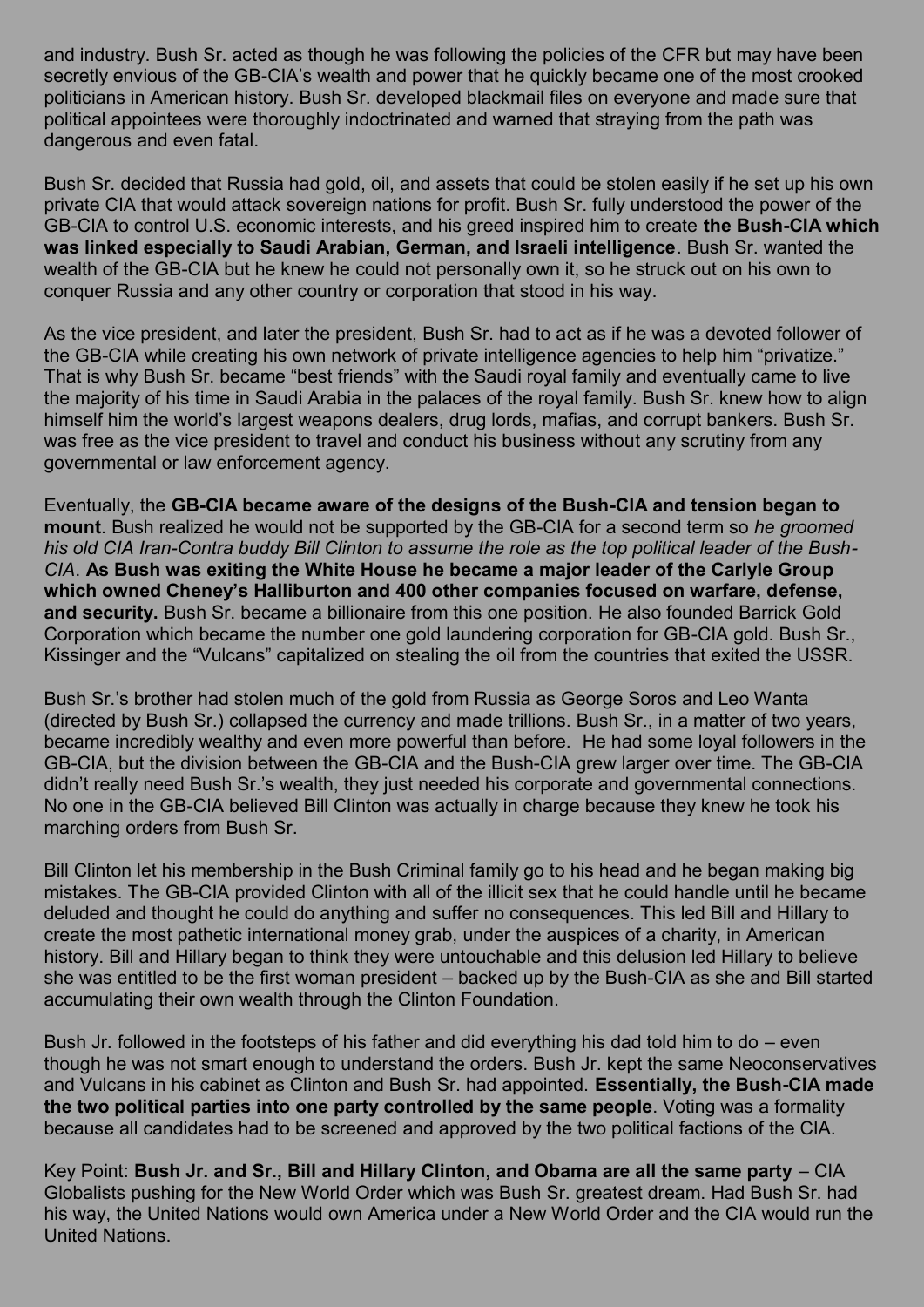Knowing about the Bush-CIA (the Bush-Clinton-Obama Crime Family), explains why Bush Sr., Bush Jr., Clinton and Obama literally got away with murder during their administrations. Scandal after scandal and yet the Justice Department did nothing.

**Hillary brokered weapons deals from the State Department as Secretary of State and shook down 120 nations for donations to her personal foundation** and yet the Justice Department and State Department closed their eyes. Hillary and Obama destroyed the Department of Defense through the Bush-CIA's control of executive orders that conducted war without congressional approval, every day of Obama's administration. And yet, only a few voices in the congress spoke up and pointed out these treasonous acts and crimes against humanity. It is this blatant disregard for the U.S. Constitution and rule of law that has caused a greater rift between the GB-CIA and the Bush-CIA.

### **Faction #3: Ex-CIA**

At this point, there are open hostilities between the GB-CIA and the Bush-CIA and when you add the third faction of the CIA, the Ex-CIA, all hell breaks loose. When the GB-CIA and the Bush-CIA operatives saw what was going on between the GB-CIA (that likes to "change regimes" and blackmail politicians and operatives with the most grotesque personal perversions) and the greedy, out-ofcontrol power mongers of the Bush-CIA, the third CIA faction thought they should steal a part of the "action" themselves. So many ex-CIA operatives left the government and went into the lucrative private intelligence agencies who do 65% of the intelligence work for America.

This faction of the CIA is composed of ex-CIA and intelligence directors, agents, and operatives who are shuffled through the highest positions in government, banking, and the corporate world. The Ex-CIA was born as a chaotic group of operatives who have worked for the GB-CIA or the Bush-CIA. They have seen the endless money available for insiders and the Bush-CIA's penchant for using private intelligence agencies to manipulate politicians, governments, and markets.

**What is unique and telling about this third faction of the CIA is how their members rotate through the most powerful governmental and corporate jobs.** Let's just take James Comey, Head of the FBI as an example. Comey is a lawyer who was formerly the U.S. Attorney for the Southern District of New York, Deputy Attorney General, Senior Vice President of Lockheed Martin (one of the largest military contractors that "loses" trillions of dollars), General Counsel for Bridgewater Associates (CIA corporation), Board Member of HSBC (CIA Bank), HSBC Holdings (depository for GB-CIA gold), and then the Director of the FBI. **This is the usual type of career path of high level CIA operatives.**

Soon, we can expect Comey to move to another position where he makes a fortune protecting the very criminals he was supposedly prosecuting weeks before. Comey protected the Bush-Clinton-Obama Crime family starting with his appointment as special counsel to the Senate Whitewater Committee. He was also prosecutor in the Khobar Towers bombing, lead investigator in the Clinton pardon of Marc Rich, the investigation of Credit Suisse First Boston and foreign exchange trading scams, the domestic surveillance by the NSA, the HSBC Holdings scandal involving money laundering, and terrorism financing, the U.S. Attorney dismissal scandal, Hillary Clinton email scandal, the Apple scandal to install "back doors" on their computers, and many other similar cases. **Comey is always there to do the bidding of all three factions of the CIA.**

John Brennan, the current Director of the CIA was formerly the Deputy National Security Advisor for Homeland Security, Station Chief in Saudi Arabia, Director of the National Counterterrorism Center, CEO of The Analysis Corporation (intelligence network), Chairman of the Intelligence and National Security Alliance (filled with ex-intelligence agents), lead intelligence officer for Global Strategies Group, Global Intelligence Solutions, and GTEC. Brennan's term as CIA Director is noted for pervasive levels of global surveillance, massive number of drone strikes, hacking U.S. Senators, and CIA torture. When Obama wanted Brennan to be CIA Director, his nomination was blocked so Obama created a new position for Brennan called the Deputy National Security Advisor for Homeland Security and Counterterrorism, which did not require Senate confirmation.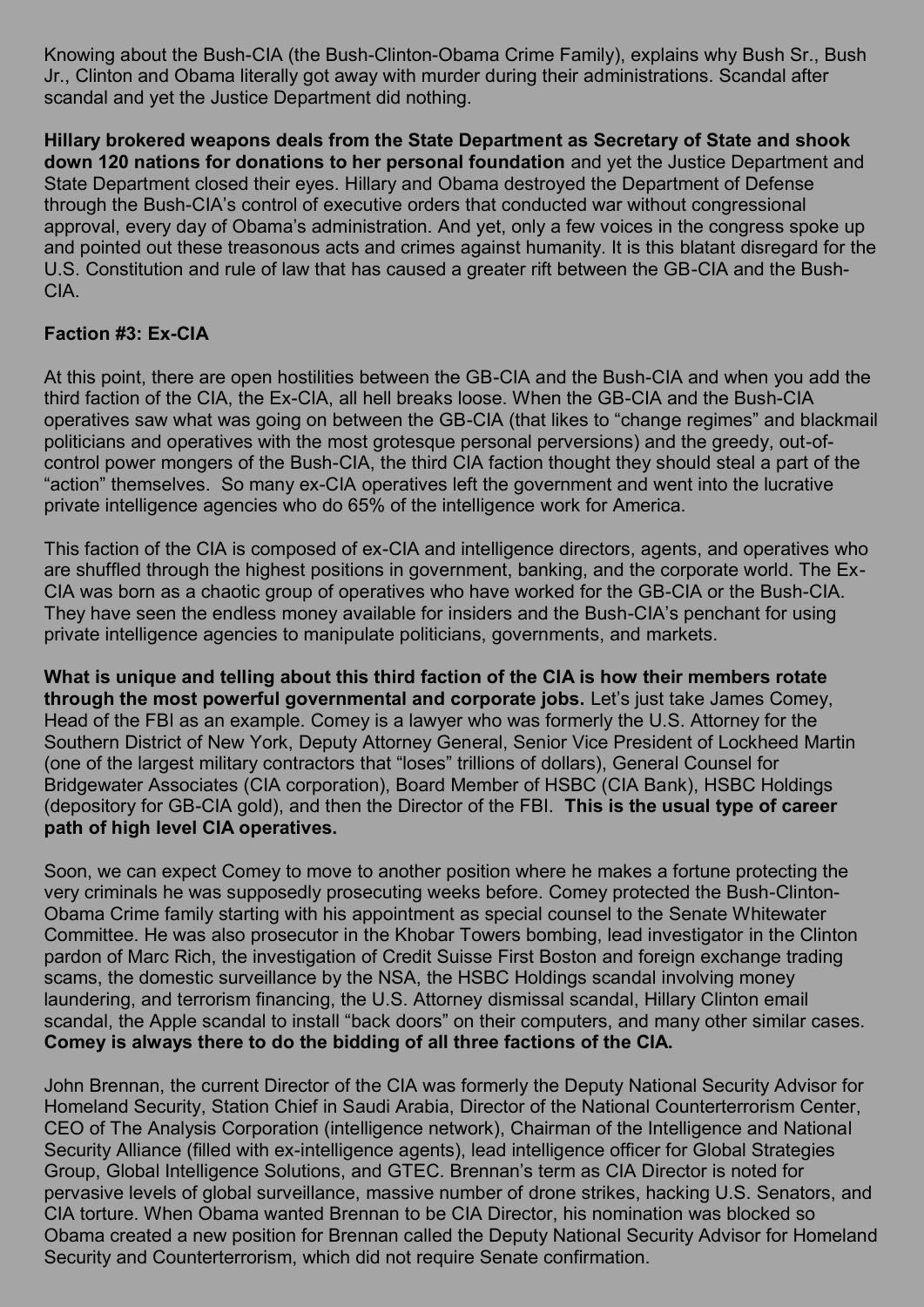Almost every former head of the CIA or FBI has similar career histories. One appointment after the next places them in key positions that protect the three factions of the CIA. **Ex-CIA operatives play both sides of the fence working for the GB-CIA and the Bush-CIA**. Just look how James Comey was appointed to protect the Bush and Clinton families in his government appointment and then quickly moves into HSBC, one of the most corrupt CIA banks in the world, to protect them during its investigations. He protected Lockheed Martin when it was caught laundering money for the Bush-CIA. Then Comey jumps back into the highest national intelligence position at the FBI to protect the Clintons again.

Comey is a very good example of what has been the revolving door of CIA operatives in the government. Comey is an ex-CIA intelligence operative who works for the Bush-CIA and knows all about the GB-CIA. Comey is a shining example of the corruption that pervades American politics and international corporate warfare. Comey, Brennan, and Clapper provide the intelligence for the president, the military and all agencies in the U.S. government. They ostensibly control America because our military and politicians are only as good as the intelligence they are provided.

# **Three CIA Factions Fight One Another in Syria**

### Key Point: **The three factions of the CIA can create tremendous confusion and hostilities.**

If you were confused by who and what is the CIA, now you can see why it has all been confusing. It is hard to know who is on whose side. The operatives change sides frequently and pretend to support one side or another depending upon the situation. When one faction or another decides an operative has been compromised, they simply kill him. There has been a long list of ex-CIA operatives who have killed themselves even though they had all the riches and power a person could imagine. The hostilities between the three factions eventually boiled over into total chaos during the Obama years. You can now read in the headlines of mainstream media news that **Obama created and funds ISIS**. Obama sent ISIS into Syria under orders of the GB-CIA to conduct a "regime change" because Syria would not let a pipeline be built from Iraq to the western shores of Syria. Obama supplied and funded the mercenaries (ISIS) who claim to be Muslim terrorists who are fighting Syria's sovereign king. Obama also used the Bush-CIA to fund, supply, and train Syrian rebels. Obama also uses ex-CIA operatives to fund, supply and train Kurdish rebels.

**All three CIA factions are operating in Syria and the entire world has noticed.** Recent reports in mainstream media point out that the CIA is fighting pentagon supported troops in Syria. **In one recent instance outside of Aleppo, three different American supported groups were fighting each other**. This embarrassment has caused Obama to go into high gear and force James Clapper to "invent" intelligence that would distract from the Syrian fiasco. Fake news about the DNC election hacking, nonsense about Trump being blackmailed by Russia, and Homeland Security's pathetic attempts to hack into voter databases have all been a smoke screen to distract from Obama's personal war in Syria.

Clapper, Brennan and Comey were happy to agree that 17 intelligence agencies all agreed to these false flag attempts at perception management. All these ridiculous attacks on Trump have backfired and instead have shown a glaring light on the corruption, collusion, globalism, and Anti-American disposition of the three factions of the CIA.

#### **Trump – the Anti-CIA Warrior**

**Trump has become enemy number one for all three factions of the CIA because he stands against globalism and promotes the rule of law**. The CIA factions thought they were above the law and had become so lax in their gross misuse of power that they are in "shock and awe" at the victory of Trump's anti-globalism, anti-New World Order platform. They are now frantically trying to cover their evil footprints and muster all three factions to openly discredit and stop Trump from doing what Kennedy had promised – dismantle the CIA.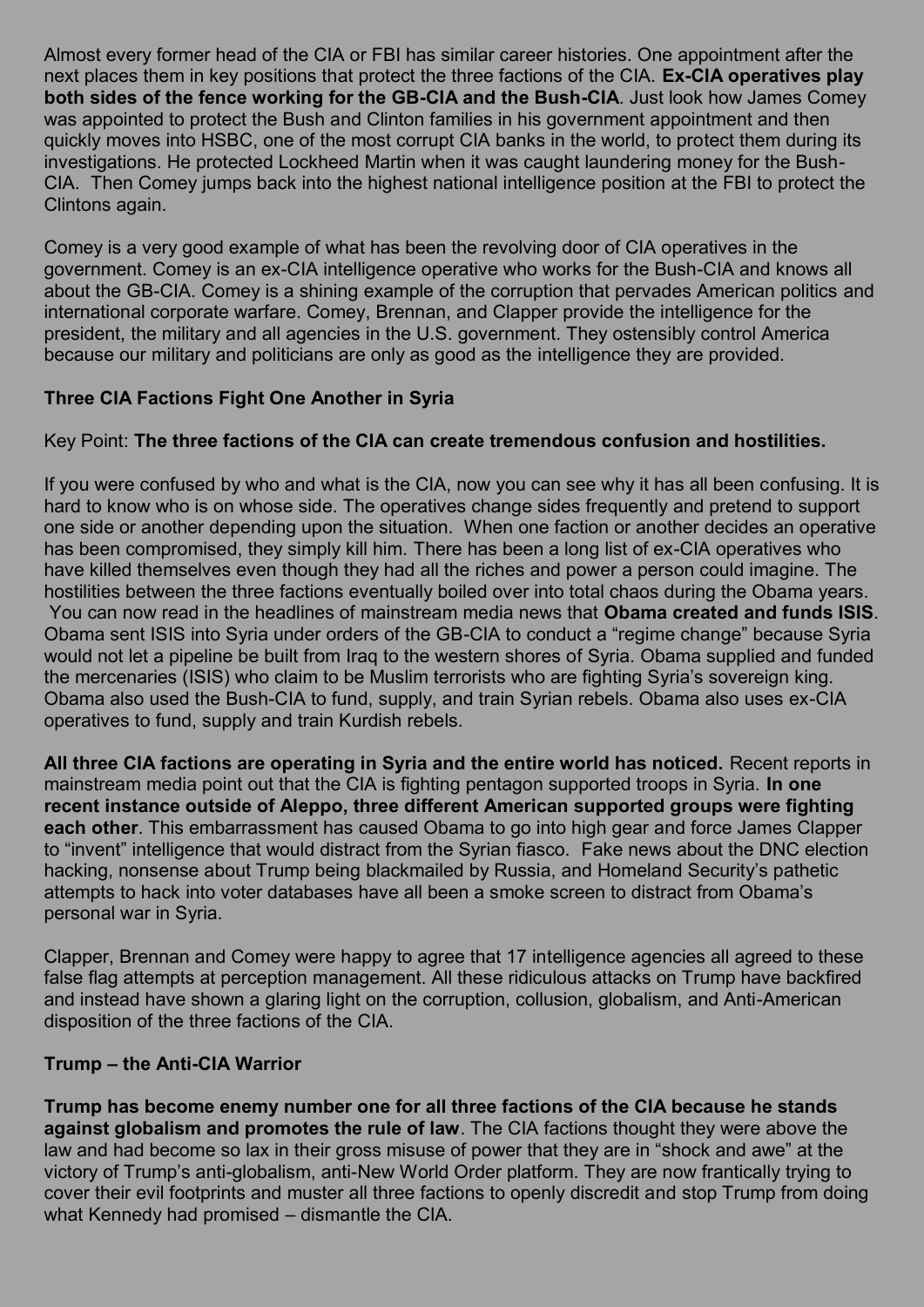Trump is fully aware that his life is in extreme danger from the people who murder without hesitation to protect the CIA and its various interests around the world. Trump was the wild card they could have never imaged and they have no real "dossier" on Trump because there is no more dirt on Trump than already came out in the election. Trump is clean of involvement with all three factions of the CIA and knows that **the only way to win America back for Americans is to confront the CIA and the corporate intelligence networks and close them down**. Trump knows that he cannot trust any Washington insider because they may be compromised already and under the thumb of CIA blackmail and control.

Side note: Trump is wise not to set up office at 1600 Pennsylvania Avenue where every room in the place is infested with CIA listening devices. Patriots, we need to support funding for a total interior gutting and renovation of the White House!

Even the international players in the global CIA game have come out from hiding and are attacking Trump with everything they have. **George Soros, who works for all three CIA factions** from time to time, has now come out proudly on the world stage to attack Trump openly and he is using every one of his political groups to foment dissent. Even the Bilderberg Group, the Trilateralists, the members of the Bohemian Grove, and the Council of Foreign Relations have had extraordinary meetings to plan strategies to stop Trump from becoming president. Every evil cabal in the world is nervous, if not downright "out of their minds" at this point. They have tried killing him, bribing him, offering him endless power, and all the usual methods that work on others all in vain. Trump is still moving forward and amassing a cabinet of the most powerful people in America. All three CIA's are terrified by the fact that no one can control Trump and that he is not interested in the vices the CIA usually deals in.

### **How to Stop the Overthrow of America by the CIA**

The Anonymous Patriots have in prior articles been so bold as to lay out a plan to stop the overthrow of America by transnational interests. These ideas will only work if the three factions of the CIA are first brought under control or defeated. This will be the most difficult task of all that our new president faces. None of these ideas can be accomplished without a fantastic team of honest lawyers who will have to prosecute many people. That is why investigating, auditing and assessing governmental agencies will be one of the first tasks. These lawyers will have to gather the evidence for convictions by "following the money" and seizing assets and prosecuting individuals and corporations.

### **Here is a list of the tasks needed if the CIA control of America is to be broken.**

**Investigate George Bush Sr.**'s involvement in Kennedy's death, the assassination attempt on Reagan, the economic collapse of the USSR, his involvement with Barrick Gold, Riggs Bank, Velment Bank, the Brady Durham Bond scandal, the attacks of 911, his involvement with the Azerbaijan Commerce Committee's theft of oil, both Iraq wars, and his work with the Carlyle Group.

**Dissolve the Office of the Director of National Intelligence** and let the NSA again resume its role as the leader of the intelligence community.

**Repeal the Patriot Act and the NDAA** and dissolve the office of Homeland Security.

**End the NSA surveillance of Americans** through Cisco routers, Intel processors, I-phones, Microsoft software, Google spying, Facebook spying, and network broadcasting of subliminal programming.

**Audit and dissolve DARPA**, the Defense Research Advanced Research Projects Agency, where the technology for surveillance and weaponized information systems are developed.

**Audit and dissolve In-Q-Tel**, the CIA's form of DARPA, that uses the SAIC (Science Applications International Corporation) as its industrial application arm.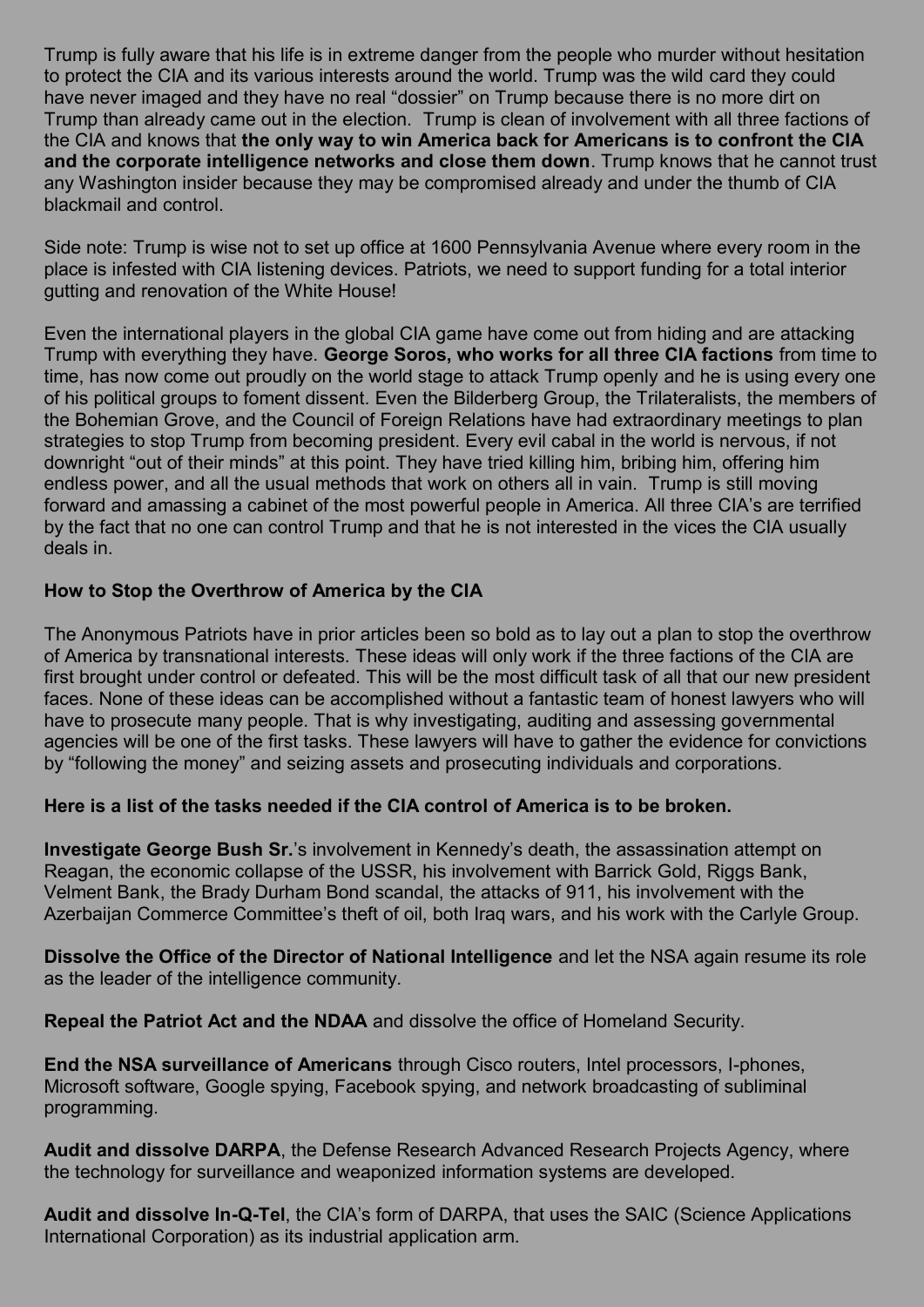**End the Highlands Forum** (Group) that tells DARPA and In-Q-Tel what to focus their research on.

**End the Council on Foreign Relations** because it is the policy maker for the military industrial complex of America and keeps America entangled in continuous war and conflict. It is another home for globalism like the United Nations.

**Audit the Economic Stabilization Fund** and then end the CIA's control of the ESF returning control to the Treasury Department.

**Seize the assets of Barrick Gold Corporation** and prosecute the company for theft and gold laundering.

Return the assets stolen from USSR satellite countries that Bush Sr. and Henry Kissinger orchestrated. Prosecute the entire Azerbaijan Chamber of Commerce (Dick Cheney, Zbigniew Brzezinski, Brent Scowcroft, James Baker, Lloyd Bentsen, Richard Armitage, and Richard Perle).

**Dissolve Obama's ISIS mercenaries** and end the fake war on terrorism.

**Rescind Obama's additions to the National Defense Authorization Act** and his executive orders that consolidate presidential powers that establish control over Americans that bypass existing U.S. laws.

**Try Obama and Clinton for war crimes** for bombing seven sovereign nations without congressional approval.

**Investigate George Bush Jr.**'s involvement with the second Iraq war and the false flag events of 911.

**Investigate, audit, and close the CIA**. Audit all companies that are alleged to have been started with CIA funds and seize their assets.

Establish new laws that prevent U.S. intelligence operatives from working for international intelligence agencies.

Stop using privately owned intelligence agencies for U.S. governmental contracts.

Establish new laws that prevent U.S. intelligence personnel and government regulators from working for companies that they previously monitored and regulated.

**Seize the stolen gold that the CIA holds** and launders through Barrick Gold, CIA banks, the Zurich gold repository, and the U.S. Federal Reserve System and central banks throughout the world.

Seize all CIA offshore accounts.

Release the stolen CIA funds George Soros and Leo Wanta acquired through currency manipulation in Russia.

Return the CIA stolen gold to its country of origin: Spain, China, Germany, France, Russia, Japan and the other countries it was taken from.

Audit gold throughout the world and establish a new base-line for gold commodities worldwide.

Streamline U.S. intelligence and stop contracting with transnational, global, corporations.

### **Trump as Defender of the Spirit of America**